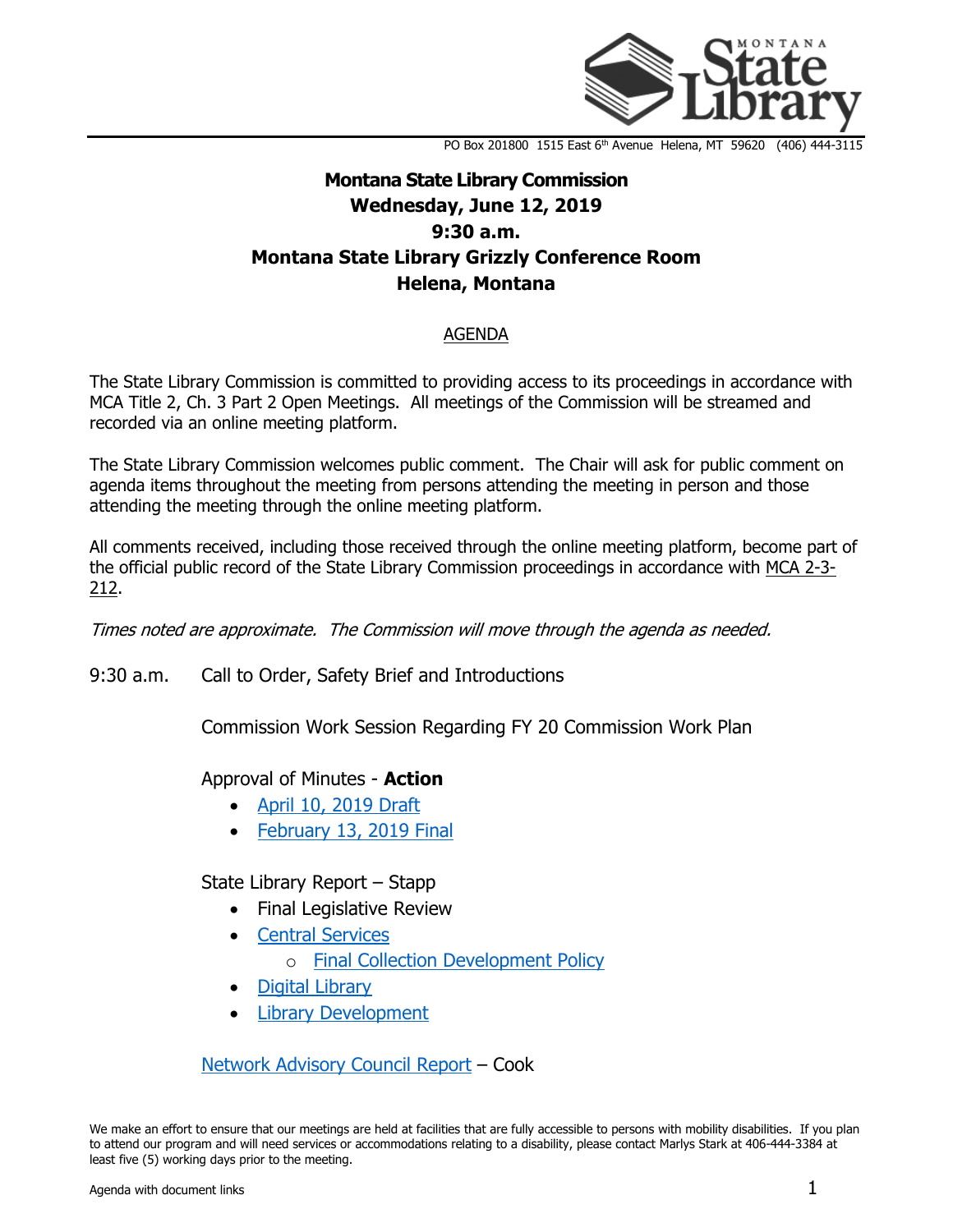Montana Shared Catalog Organizational Planning and [Membership Application](http://ftp.aspen.msl.mt.gov/EventResources/20190529163229_12830.pdf)  [Process](http://ftp.aspen.msl.mt.gov/EventResources/20190529163229_12830.pdf) – Cook – **Action**

• Public Comment

## Federation FY 20 Plans of Service – **Action**

- [Broad Valleys](http://ftp.aspen.msl.mt.gov/EventResources/20190606143626_12830.pdf) John Finn
- [Golden Plains](http://ftp.aspen.msl.mt.gov/EventResources/20190606143815_12830.pdf) Janeen Brookie
- [Pathfinder](http://ftp.aspen.msl.mt.gov/EventResources/20190606143958_12830.pdf) Valerie Frank
- [Sagebrush](http://ftp.aspen.msl.mt.gov/EventResources/20190606144135_12830.pdf) Sonja Woods
- [South Central](http://ftp.aspen.msl.mt.gov/EventResources/20190606144248_12830.pdf) Nancy Schmidt
- $\bullet$  [Tamarack](http://ftp.aspen.msl.mt.gov/EventResources/20190606144414_12830.pdf) Honore Bray
	- o Public Comment

## Broadband Pay Plan Update – Williams – **Action**

- [Memo](http://ftp.aspen.msl.mt.gov/EventResources/20190606144934_12830.pdf)
- [Addendum](http://ftp.aspen.msl.mt.gov/EventResources/20190607103305_12830.pdf)
	- o Public Comment

## [2019 Pay Incentive Distribution Strategy](http://ftp.aspen.msl.mt.gov/EventResources/20190606143353_12830.pdf) – Stapp –**Action**

### [Commission Goals and Objectives](http://ftp.aspen.msl.mt.gov/EventResources/20190529162217_12830.pdf)

- Inaugural Finance Committee Overview Williams
- Trust for Montana Libraries Update Stapp
- [Fair Access Resolution](http://ftp.aspen.msl.mt.gov/EventResources/20190606154618_12830.pdf) Newell **Action**
	- o [Fair Library Access Comment Summary Memo](http://ftp.aspen.msl.mt.gov/EventResources/20190606145403_12830.pdf)
		- Public Comment
- FY 20 Commission Chair Nominations
- [Calendar Review](http://ftp.aspen.msl.mt.gov/EventResources/20190529162101_12830.pdf)
	- o October Commission Date Change **Action**
		- **•** Public Comment

Going, going, gone Digital! A celebration of the State Publications and Montana Audiobook Digital Conversations

Public Comment on any matter not contained in this agenda and that is within the jurisdiction of the State Library Commission.

### Other Business & Announcements

We make an effort to ensure that our meetings are held at facilities that are fully accessible to persons with mobility disabilities. If you plan to attend our program and will need services or accommodations relating to a disability, please contact Marlys Stark at 406-444-3384 at least five (5) working days prior to the meeting.